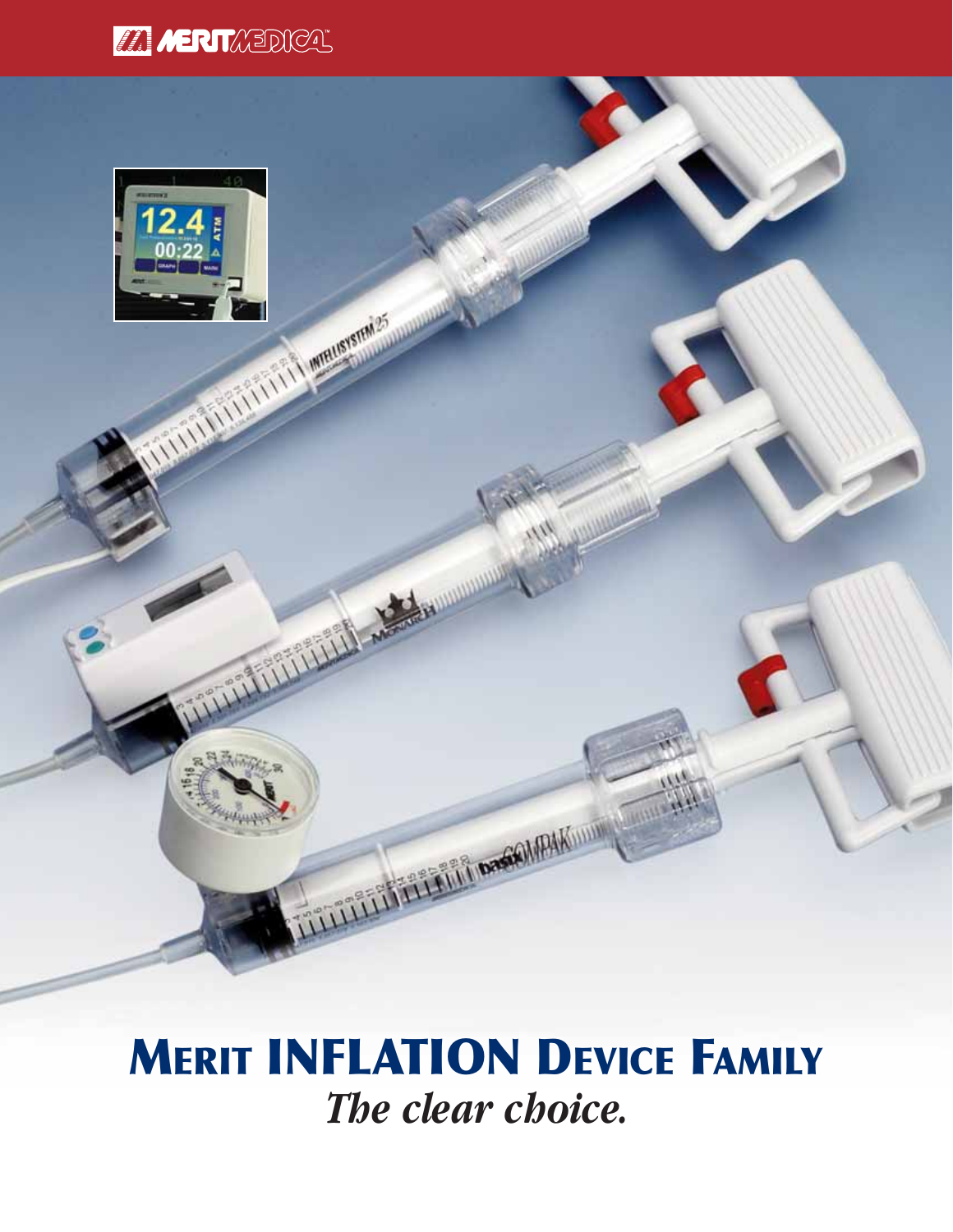

# **INTELLISYSTEM®**

## **DIGITAL INFLATION DEVICE AND MONITOR**

*Merit Medical has achieved world market leadership in inflation devices and accessories by listening to you, our customer. For a clearly superior choice in inflation devices and digital manometers, let the IntelliSystem be your system of choice. One of the most advanced inflation devices on the market today.*

#### **INTELLISYSTEM SYRINGE SPECIFICATIONS**

Barrel Material Polycarbonate<br>Plunger Material ABS Plunger Material Connector Male, rotating<br>
Lubricant Medical grade Operating Temp  $10^{\circ}$  C to  $40^{\circ}$  C<br>Storage Temp  $-25^{\circ}$  C to  $60^{\circ}$  C Storage Temp Leakage Current<br>Defib Withstand Sterilization EtO<br>Packaging 5 ur

Extension Tubing 13" (35.5cm) flexible, braided Lubricant Medical grade silicone<br>Pressure Range -1 to 25 ATM/BAR, 0 to -1 to 25 ATM/BAR, 0 to 367 PSI Volume Dispensed 0.45ml ±0.07ml per 360° handle rotation<br>Operating Temp 10° C to 40° C Accuracy  $\pm 2.5\%$  full scale typical ( $\pm 0.5$  ATM/BAR)<br>Leakage Current <10 micro amps 5 X 360 Joules per AAMI 5 units per box, 4 boxes per case

#### **THE INTELLISYSTEM II COLOR MONITOR**

INTELLIGTETIM"ET

Enhanced monitor display and graphing capability, designed for broader uses and increased applications.

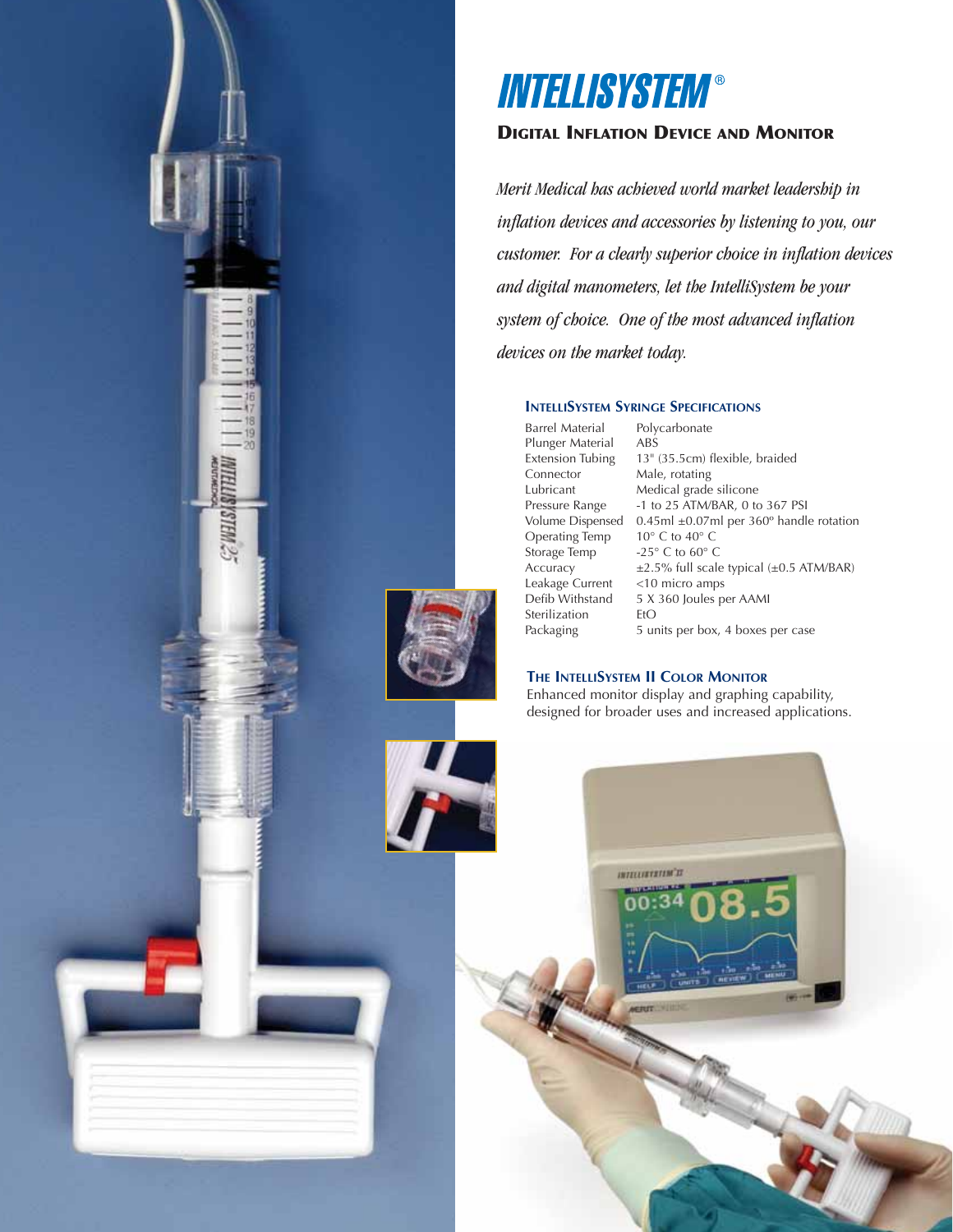| IntelliSystem II Mise en route |                         |
|--------------------------------|-------------------------|
| Appuyer sur "OK" pour          |                         |
|                                |                         |
|                                |                         |
|                                |                         |
|                                |                         |
|                                |                         |
|                                |                         |
|                                |                         |
|                                |                         |
|                                | sélectionner la langue. |

#### **A WORLD OF DIFFERENCE**

The IntelliSystem II Monitor enhances global flexibility by enabling the user to configure the monitor in multiple languages (English, German, French, Spanish).



### **VISUAL DISPLAY OF POSITIVE AND NEGATIVE PRESSURE**

The digital color display alerts the user if the system is in a positive or negative pressurization by changing screen colors to indicate the current pressurization cycle.



#### **VARIABLE SCALE**

During pressurizations, the user can choose to rescale the graph to smaller incremental sizes to observe subtle changes in pressure measurements.

#### **ORDERING INFORMATION**

#### **IntelliSystem 25 Syringe Catalog Numbers**

- **IN1125** IntelliSystem Syringe and 3-way Medium Pressure Stopcock
- IntelliSystem Syringe, 3-way Medium Pressure Stopcock, Access-9™ Hemostasis Valve, Metal Guide Wire Introducer and Torque Device
- **IN1425** IntelliSystem Syringe, 3-way Medium Pressure Stopcock, MBA™ Hemostasis Valve, Metal Guide Wire Introducer and Torque Device
- **IN1525** IntelliSystem Syringe, 3-way Medium Pressure Stopcock, AccessPLUS™ Hemostasis Valve, Metal Guide Wire Introducer and Torque Device

Packaged 5 per box, 4 boxes per case

#### **IntelliSystem II Color Monitor Catalog Numbers**

**IN6000** IntelliSystem II Color Monitor with 8' (2.4m) hospital grade power cord for 110V **IN6050** IntelliSystem II Color Monitor with 8' (2.4m) hospital grade power cord and connector, 220V for UK **IN6100** IntelliSystem II Color Monitor with 8' (2.4m) hospital grade power cord and connector, 220V for Continental Europe and EC **IN1600** Compact thermal dot matrix printer with 110V adapter and fiber optic serial interface connector **IN1615** Compact thermal dot matrix printer with 220V adapter and fiber optic serial interface connector **909401** Thermal paper **IN1111** RJ11 adapter **IN1300** Mounting assembly (mounting pole, adjustable clamp and monitor mounting bracket) **IN1450** Wall bracket **IN1460** Pole clamp assembly

#### **IntelliSystem Monitor Catalog Numbers**

- **IN5000** IntelliSystem Monitor with 8' (2.4m) hospital grade power cord and connector, 110V
- **IN1200** Compact thermal dot matrix printer with 110V adapter and RS-232C serial interface connector
- **IN1250** 6' (1.8m) printer cable<br>**909401** Thermal paper
- **909401** Thermal paper
- **IN1111** RJ11 adapter
- **IN1300** Mounting assembly (mounting pole, adjustable clamp and monitor mounting bracket)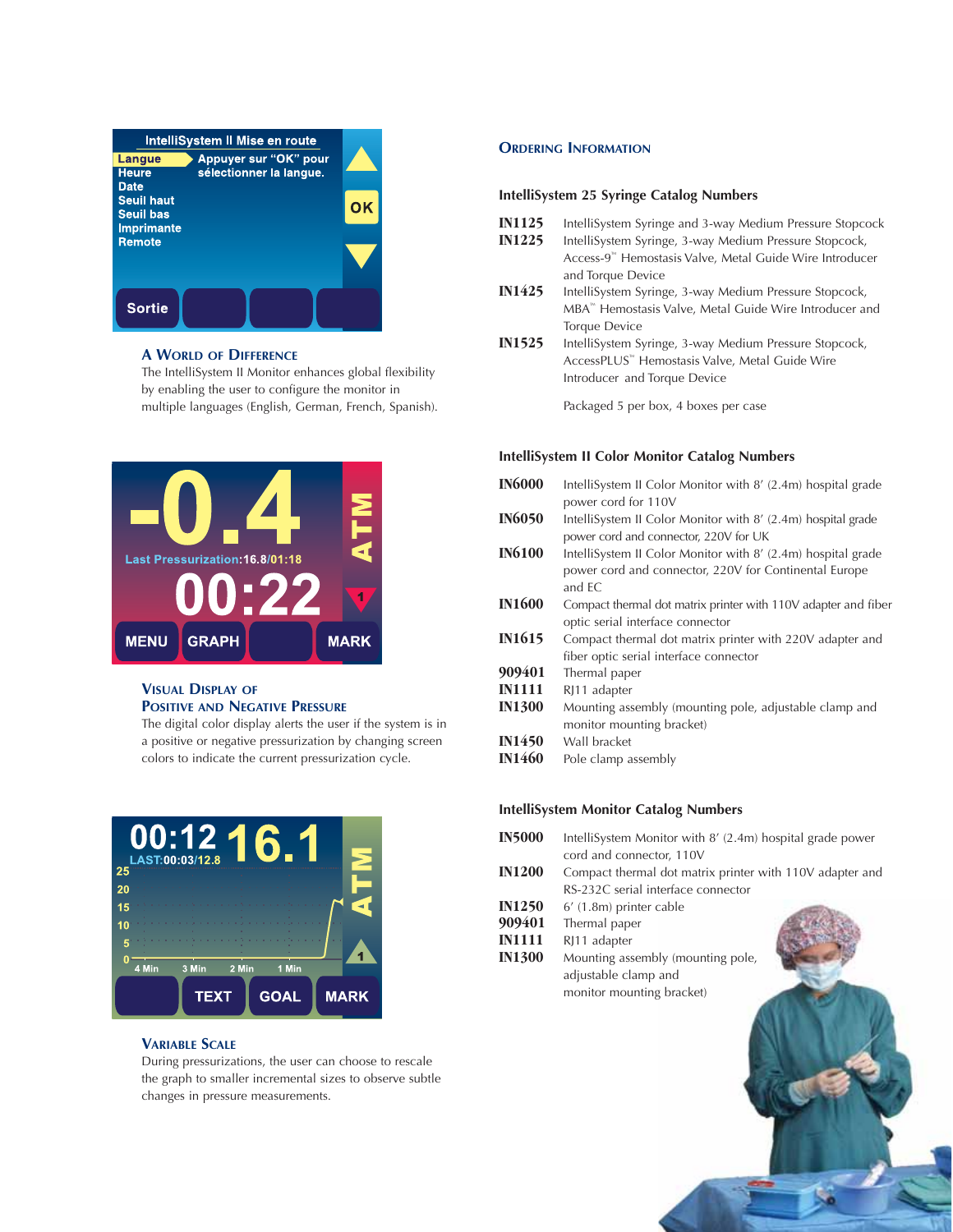



## **PORTABLE DIGITAL INFLATION DEVICE**

*Information at the touch of a button. A portable digital inflation device for the clinician who demands accuracy and convenience. Featuring selectable ATM/bar or PSI readings and an easy to read backlit display.* 

30 ATM digital inflation device with 13" (35.5cm) extension tubing and backlit gauge. 3-way stopcock included separately.

Catalog Number **IN2130**

Packaged 5 per box, 4 boxes per case



30 ATM digital inflation device with backlit gauge, 13" (35.5cm) extension tubing and Merit Angioplasty Pack™ (MAP). MAP includes large bore hemostasis valve, metal guide wire insertion tool and torque device. 3-way stopcock included.

Catalog Number **IN2230** with Access-9™ **IN2530** with AccessPLUS™ **IN2430** with MBA™ **IN2330** with Honor®

Packaged 5 per box, 4 boxes per case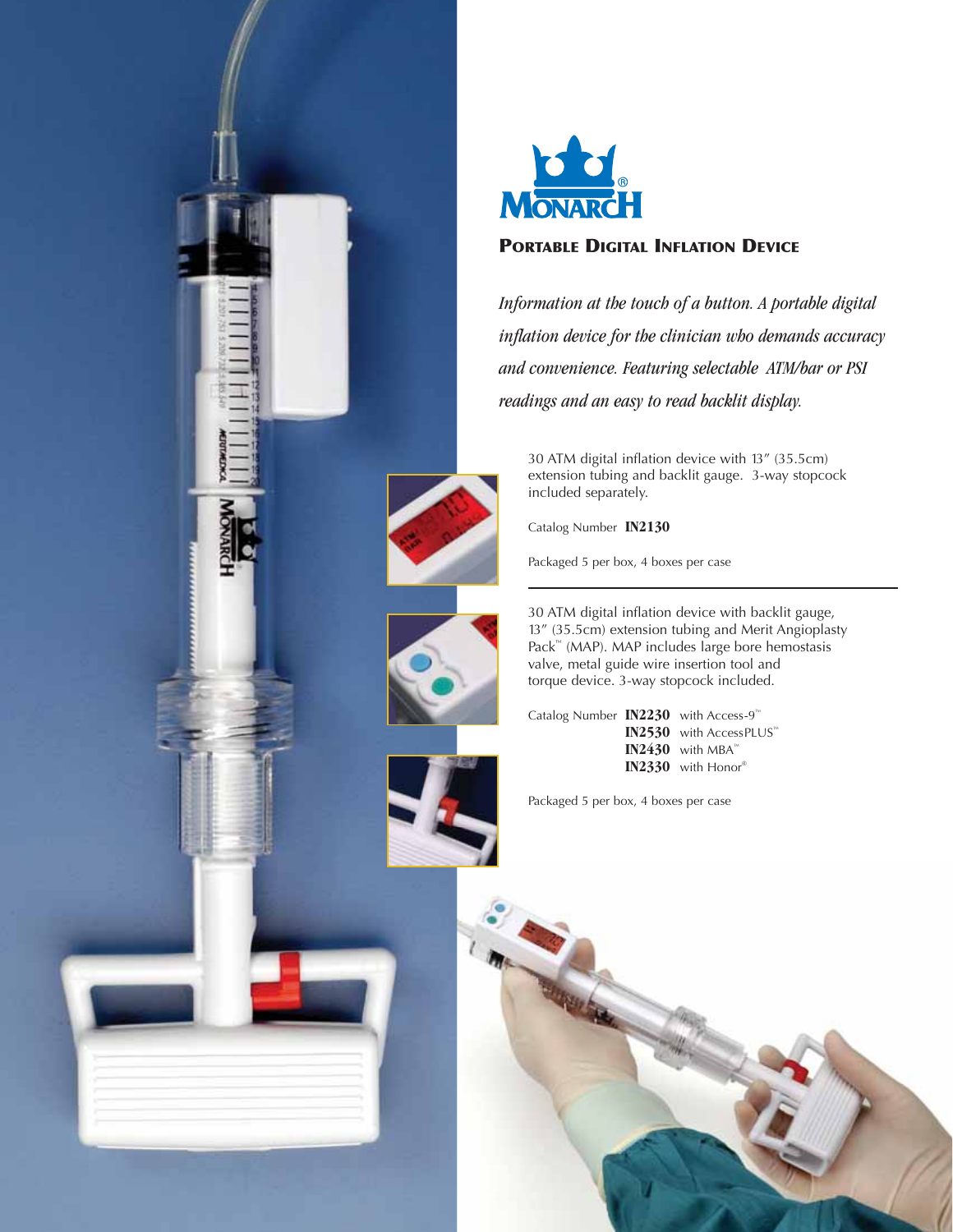



# **ANALOG INFLATION DEVICE**

*Ergonomically designed to ensure accurate inflation of interventional devices. Features an angled analog gauge for better viewing of pressure readings and a luminescent dial for low-lit procedures. 5ml of safety space intended to minimize air bubbles introduced into the balloon.* 

30 ATM analog inflation device with 13" (35.5cm) extension tubing and angled gauge. 3-way stopcock included separately.

Catalog Number **IN4130**

Packaged 5 per box, 4 boxes per case



30 ATM analog inflation device with angled gauge, 13" (35.5cm) extension tubing and Merit Angioplasty Pack (MAP). MAP includes large bore hemostasis valve, metal guide wire insertion tool and torque device. 3-way stopcock included.



Catalog Number **IN4230** with Access-9™ **IN4530** with AccessPLUS™ **IN4430** with MBA™ **IN4330** with Honor® **IN4352** with Honor® (20cm Extension Tubing)

Packaged 5 per box, 4 boxes per case